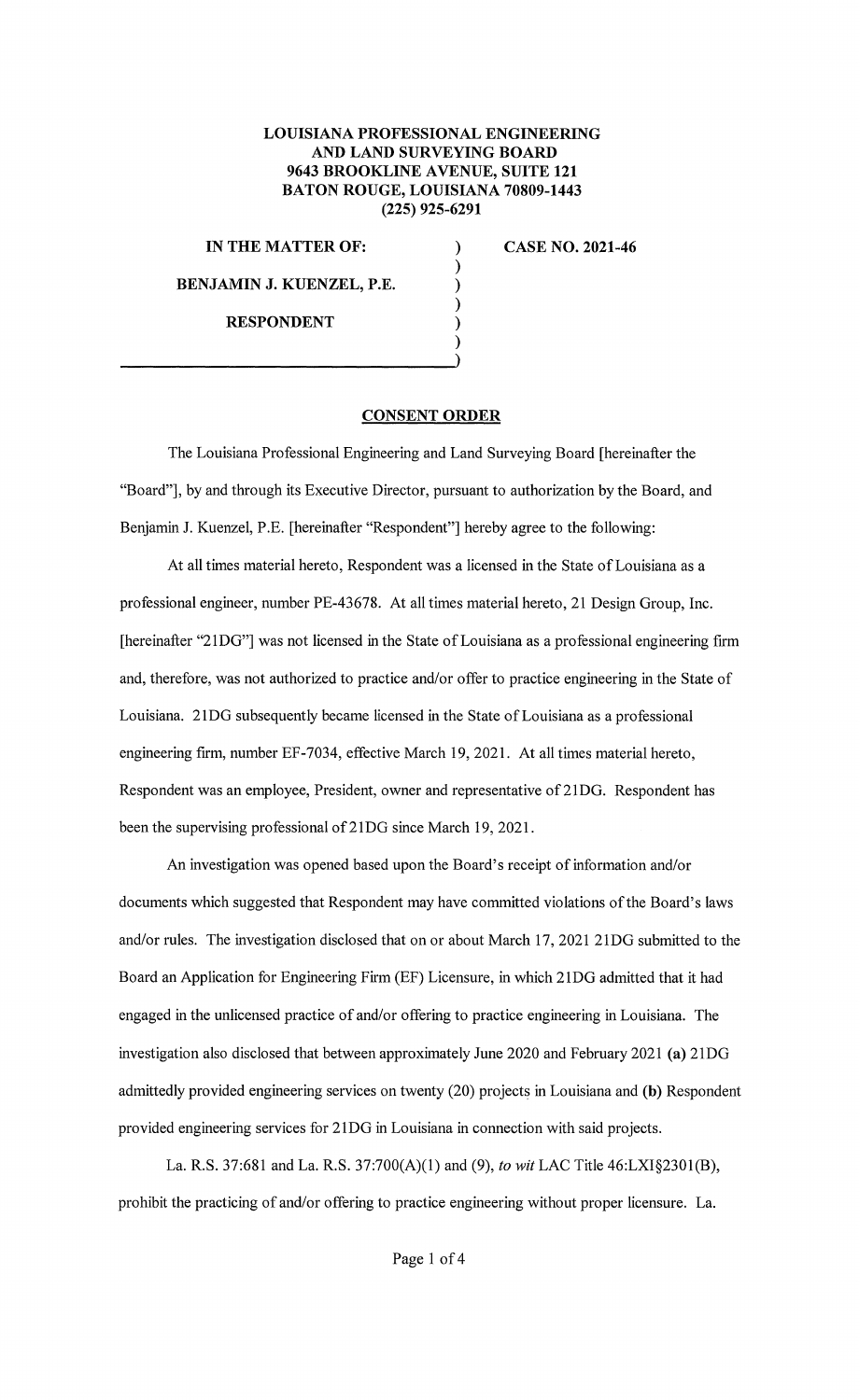R.S. 37:698(A)(l2) prohibits licensees from aiding or assisting another person in violating the laws and/or rules of the Board. La. R.S. 37:698(H) permits the Board to take disciplinary action against persons who violate La. R.S.  $37:698(A)(12)$ , upon a finding of guilt following the preferral of charges, notice and hearing and a majority vote of its entire membership authorized to participate in the proceeding. La. R.S. 37:681, La. R.S. 37:698(A)(l2), La. R.S. 37:698(H), La. R.S. 37:700(A)(l) and (9), and LAC Title 46:LXI§230l(B) were in effect at all times material hereto.

It is undisputed that **(a)** at all times material hereto Respondent was a licensed in Louisiana as a professional engineer, **(b)** at all times material hereto 21DG was not licensed in Louisiana as a professional engineering firm and, therefore, was not authorized to practice and/or offer to practice engineering in Louisiana, **(c)** 21DG subsequently became licensed in Louisiana as a professional engineering firm, effective March 19, 2021, ( **d)** at all times material hereto Respondent was an employee, President, owner and representative of 21DG and has been the supervising professional of21DG since March 19, 2021, **(e)** between approximately June 2020 and February 2021 21DG admittedly practiced and offered to practice engineering in Louisiana without proper licensure and **(f)** Respondent aided or assisted 21DG in violating the laws and/or rules of the Board.

By letter dated July 21, 2021, the Board gave notice to Respondent that it was considering the preferral of charges against Respondent on the grounds that Respondent may have violated La. **R.S.** 37:698(A)(l2), relative to aiding or assisting another person in violating the laws and/or rules of the Board.

Wishing to dispense with the need for further disciplinary action and to conclude the instant proceeding without further delay and expense, for the purpose of this proceeding only, Respondent and the Board do hereby enter into this Consent Order, in which Respondent of his own free will consents to the issuance of a Consent Order by the Board, wherein Respondent agrees to **(a)** pay a fine of Five Hundred and No/100 (\$500.00) Dollars, **(b)** pay administrative costs of Three Hundred Sixty and 88/100 (\$360.88) Dollars, **(c)** successfully complete the Board's online Louisiana Laws and Rules Quiz, **(d)** successfully complete the Board's online Louisiana Professionalism and Ethics Quiz and (e) the publication of this Consent Order on the Board's website and a summary of this matter in the Board's official journal, the *Louisiana*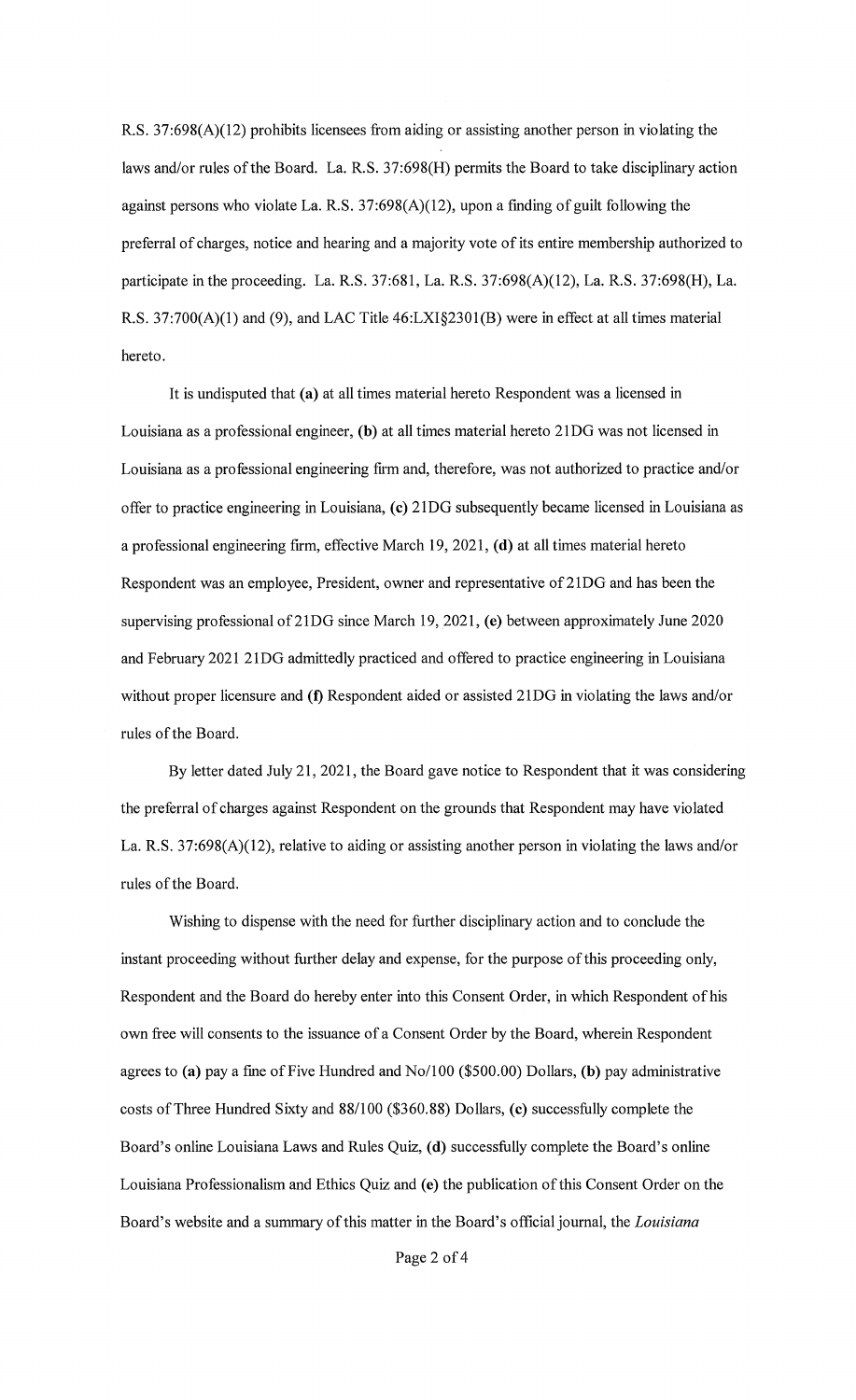*Engineer and Surveyor Journal,* and the reporting of this matter to the National Council of Examiners for Engineering and Surveying (NCEES), identifying Respondent by name.

Respondent admits that his conduct as set forth above constitutes violations of the above referenced laws and/or rules as stated herein. Respondent acknowledges awareness of said laws and/or rules and states that he will comply with all applicable laws and rules henceforth. Respondent has been advised of his right to an informal conference, to be represented by counsel before the Board and/or to appear at any hearing personally or by counsel and present witnesses and evidence in his own behalf, he hereby waives this right and his right to appeal, and he states affirmatively that he has been afforded all administrative remedies due him under the law. Respondent further acknowledges awareness of the fact that the signed original of this Consent Order will remain in the custody of the Board as a public record and will be made available for public inspection and copying upon request.

Therefore, in consideration of the foregoing and by signing this Consent Order, Respondent does hereby waive his right to an informal conference, to a hearing before the Board, to the presenting of evidence and witnesses on his behalf, to Findings of Fact and Conclusions of Law in this case, and to judicial review of this Consent Order.

Respondent hereby represents that **(a)** he fully understands the meaning and intent of this Consent Order, including but not limited to its final and binding effect, **(b)** he has voluntarily entered into this Consent Order and that no other promise or agreement of any kind has been made to or with him by any person whatsoever to cause the execution of this instrument and (c) the sanctions set forth in this Consent Order do not prevent the Board from taking further disciplinary or enforcement action against Respondent on matters not specifically addressed in this Consent Order.

WHEREFORE, the Louisiana Professional Engineering and Land Surveying Board and Respondent agree that:

1. Respondent shall pay a fine of Five Hundred and No/100 (\$500.00) Dollars, which shall be tendered to the Board by certified check payable to the Board, due upon the signing of this Consent Order; and